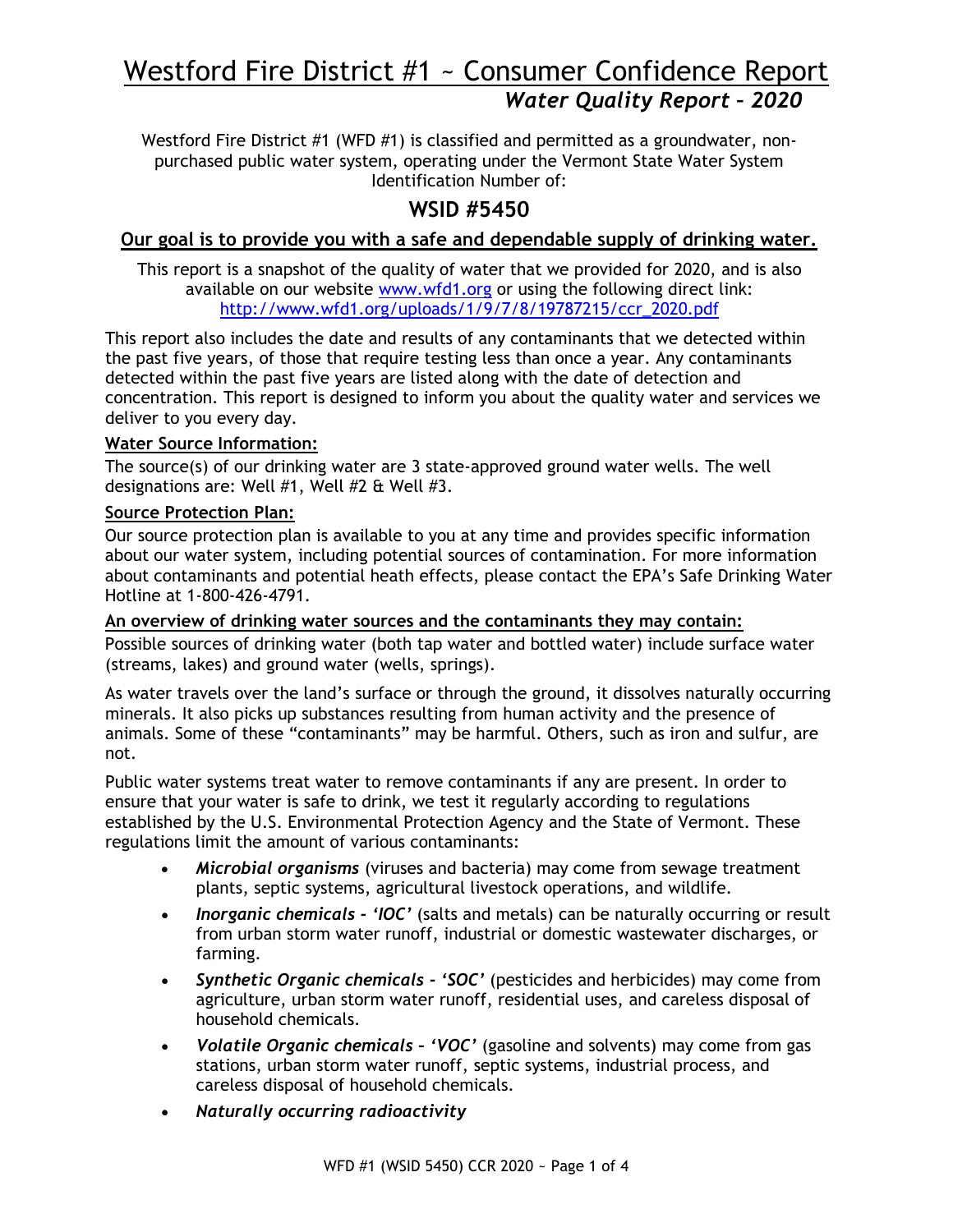## **W A T E R Q U A L I T Y D A T A**

#### **Terms and Abbreviations:**

In the following tables you may find terms you might not be familiar with. To help you better understand these terms we have provided the following definitions:

**Maximum Contamination Level Goal (MCLG):** The level of a contaminant in drinking water below which there is no known or expected risk to health. MCLG's allow for a margin of safety.

**Maximum Contamination Level (MCL):** The highest level of a contaminant that is allowed in drinking water. MCL's are set as close to the MCLG's as feasible using the best available treatment.

**Maximum Residual Disinfectant Level Goal (MRDLG):** The level of a drinking water disinfectant below which there is no known or expected risk to health. MRDLG's do not reflect the benefits of disinfectants in controlling microbial contaminants.

**Maximum Residual Disinfectant Level (MRDL):** The highest level of a disinfectant allowed in drinking water. Addition a disinfectant may help control microbial contaminants.

**Action Level:** The concentration of a contaminant, which, if exceeded, triggers treatment or other requirements, which a water system must follow.

**Level 1 Assessment:** A level 1 Assessment is a study of the water system to identify potential problems and determine (if possible) why total coliform bacteria have been found in our water system.

**Level 2 Assessment:** A Level 2 Assessment is a very detailed study of the water system to identify potential problems and determine (if possible) why an E. coli MCL violation has occurred and/or why total coliform bacteria have been found in our water system on multiple occasions.

**90th Percentile:** Ninety percent of the samples are below the action level. (Nine of ten sites sampled were at or below this level).

**Treatment Technique (TT):** A process aimed to reduce the level of a contaminant in drinking water.

**Parts per million (ppm) or Milligrams per liter (mg/l):** (one penny in ten thousand dollars)

Parts per billion (ppb) or Micrograms per liter (µg/l): (one penny in ten million dollars)

**Picocuries per liter (pCi/L):** a measure of radioactivity in water

**Nephelometric Turbidity Unit (NTU):** NTU is a measure of the clarity of water. Turbidity in excess of 5 NTU is just noticeable to an average person.

**Locational Running Annual Average (LRAA):** The average of sample analytical results for samples taken at a particular monitoring location during four consecutive calendar quarters.

**Running Annual Average (RAA):** Annual Level of Disinfection By-products (i.e. chlorination)

**N/A:** Not applicable

The table(s) below lists all the drinking water contaminants that were detected during the 2020 calendar year. It also includes the date and results of any contaminants that we detected within the past five years, of those which require testing less than once a year. The presence of these contaminants in the water does not necessarily show that our water poses a health risk.

#### **Violation(s) that occurred during Calendar Year 2020**

| $T$ ype              | Category | Analyte | <b>Compliance Period</b> |  |  |  |  |  |
|----------------------|----------|---------|--------------------------|--|--|--|--|--|
| <b>No Violations</b> |          |         |                          |  |  |  |  |  |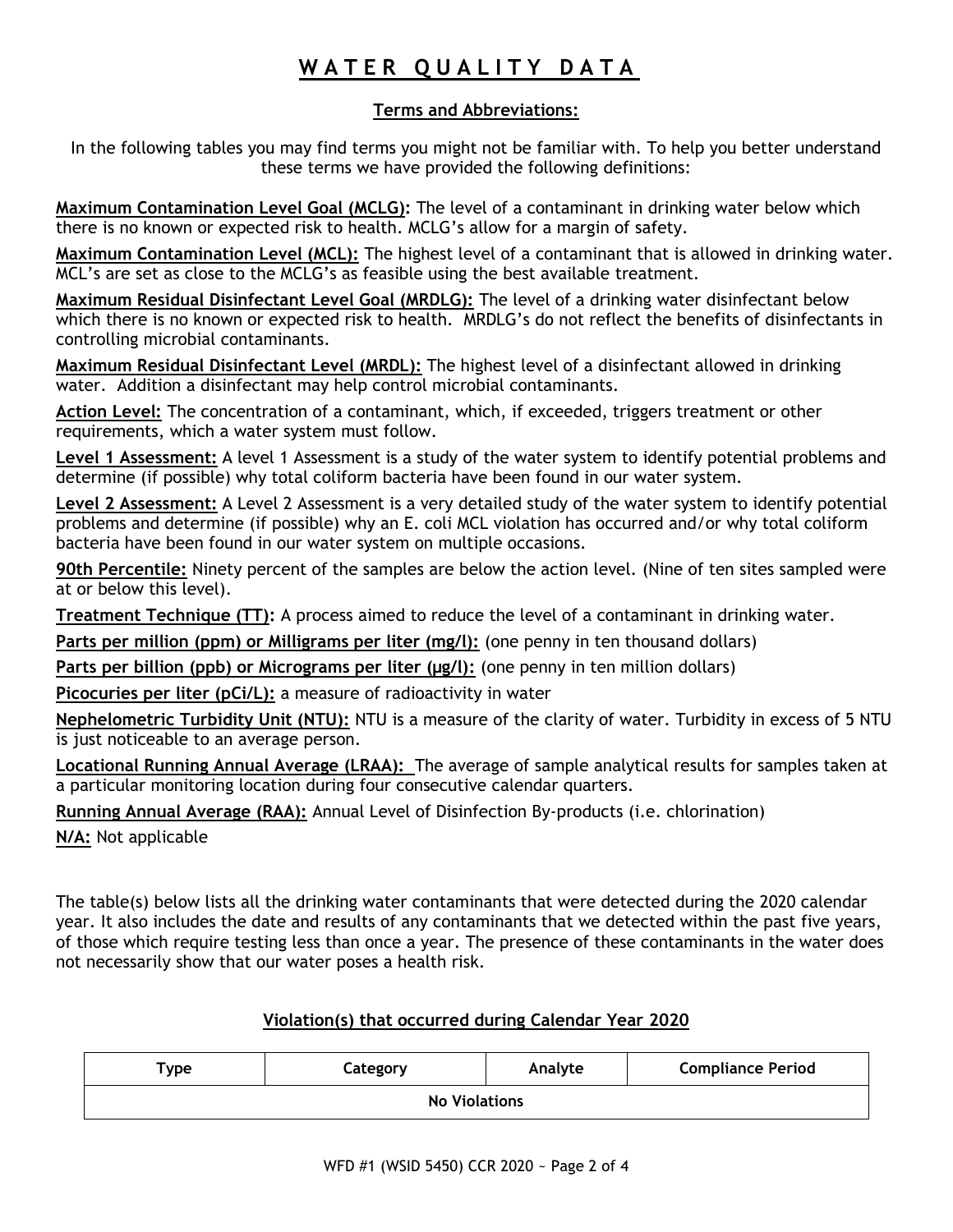## **WATER QUALITY DATA -** Level of Detected Contaminants

| Microbiological                               | Result | <b>MCL</b> | <b>MCLG</b> | <b>Typical Source</b> |  |  |  |  |
|-----------------------------------------------|--------|------------|-------------|-----------------------|--|--|--|--|
| No Detected Results During Calendar Year 2020 |        |            |             |                       |  |  |  |  |

| <b>Chemical</b><br>Contaminant | <b>Collection</b><br>Date | Highest<br>Value | Range          | Unit | <b>MCL</b> | <b>MCLG</b> | Likely source of detected contaminant                                                           |
|--------------------------------|---------------------------|------------------|----------------|------|------------|-------------|-------------------------------------------------------------------------------------------------|
| Nitrate                        | 03/27/2019                | .09              | $.09 -$<br>.09 | ppm  | 10         | 10          | Runoff from fertilizer use; leaching from septic<br>tanks, sewage; erosion of natural deposits. |
| <b>Barium</b>                  | 09/29/2020                | .045             | .045-<br>.045  | Ppm  |            |             | Discharge of drilling wastes; Discharge from<br>metal refineries; Erosion of natural deposits   |

| <b>Radionuclides</b> | <b>Collection</b><br>Date | Highest<br>Value | Range       | Unit  | <b>MCL</b> | <b>MCLG</b> | Likely source of detected<br>contaminant |
|----------------------|---------------------------|------------------|-------------|-------|------------|-------------|------------------------------------------|
| Combined Radium      | 03/25/2014                | 0.809            | 0.809-0.809 | pCi/L |            | 0           | Erosion of natural deposits              |
| Gross Alpha          | 03/29/2017                | 0.986            | 0.986-0.986 | pCi/L | 15         | 0           | Erosion of natural deposits              |
| Radium - 226         | 03/25/2014                | 0.322            | 0.322-0.322 | pCi/L |            | 0           | Erosion of natural deposits              |
| Radium - 228         | 03/25/2014                | 0.487            | 0.487-0.487 | pCi/L |            | 0           | Erosion of natural deposits              |

| <b>Disinfection</b><br><b>Residual</b> | Monitoring<br>Period | <b>RAA</b> | Range       | Unit | <b>MRDL</b> | <b>MRDLG</b> | <b>Typical Source</b>                 |
|----------------------------------------|----------------------|------------|-------------|------|-------------|--------------|---------------------------------------|
| Chlorine                               | 2020                 | 0.29       | 0.210-0.390 | mg/l | 4.0         | 4.0          | Water additive to control<br>microbes |

| <b>Disinfection</b><br><b>By-Products</b> | Collection<br>Year | <b>Highest</b><br>LRAA | <b>RAA</b> | Range       | Unit | <b>MCL</b> | <b>MCLG</b> | Likely source of detected<br>contaminant     |
|-------------------------------------------|--------------------|------------------------|------------|-------------|------|------------|-------------|----------------------------------------------|
| Total<br>Trihalomethanes                  | 2018               |                        | N/A        | $3.0 - 3.0$ | ppb  | 80         |             | By-product of drinking water<br>chlorination |

| <u>Lead &amp;</u><br>Copper | <b>Collection</b><br>Year | 90 <sup>th</sup><br>Percentile | Range              | <b>Action</b><br>Level | No. of Sites<br><b>Exceeding</b><br><b>Action Level</b> | Likely source of detected<br>contaminant                                                                     |
|-----------------------------|---------------------------|--------------------------------|--------------------|------------------------|---------------------------------------------------------|--------------------------------------------------------------------------------------------------------------|
| Copper                      | 2019                      | 0.068                          | $0.044 -$<br>0.069 | 1.3                    | 0                                                       | Corrosion of household plumbing<br>systems; Erosion of natural deposits;<br>Leaching from wood preservatives |
| Lead                        | 2019                      | 1.8                            | $0 - 2.4$          | 15                     | 0                                                       | Corrosion of household plumbing<br>systems; Erosion of natural deposits                                      |

#### **Health Information Regarding Lead:**

If present, elevated levels of lead can cause serious health problems, especially for pregnant women and young children. Lead in drinking water is primarily from materials and components associated with service lines and home plumbing. Westford Fire District #1 is responsible for providing high quality drinking water, but cannot control the variety of materials used in household plumbing components. When your water has been sitting for several hours, you can minimize the potential for lead exposure by flushing your tap for 30 seconds to 2 minutes before using water for drinking or cooking. If you are concerned about lead in your drinking water, you may wish to have your water tested. Information on lead in drinking water, testing methods, and steps you can take to minimize exposure is available from the Safe Drinking Water Hotline (1-800-426-4791) or at <http://www.epa.gov/safewater/lead>